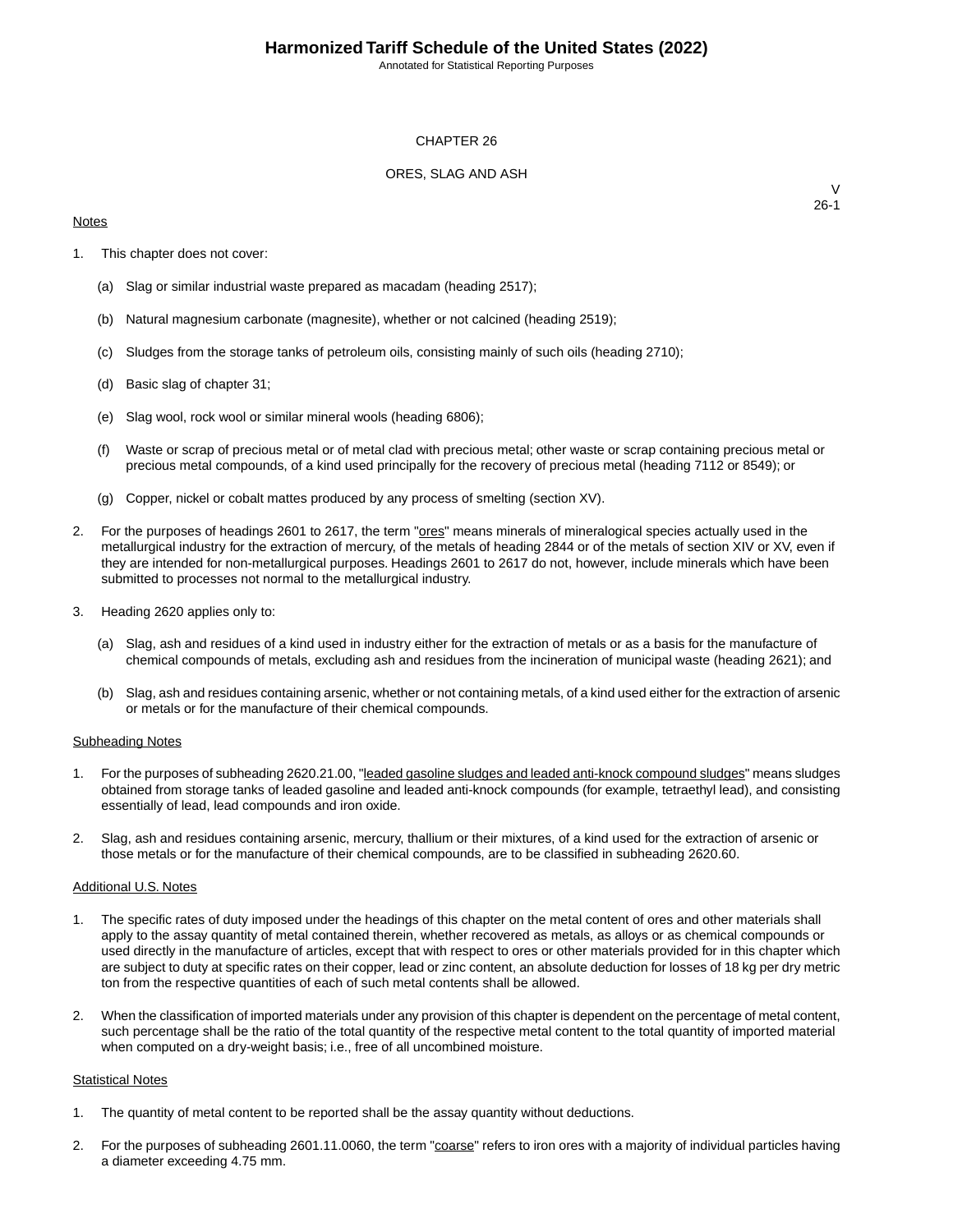Annotated for Statistical Reporting Purposes

Statistical Notes (con.) V 26-2

3. For the purposes of any of the ten-digit statistical reporting numbers appearing under the eight-digit subheadings 2603.00.00, 2604.00.00, 2607.00.00, 2608.00.00, 2616.10.00, 2616.90.00, 2620.19.60, 2620.21.00, 2620.29.00 or 2620.30.00, and the ten-digit statistical reporting numbers 2620.99.7560 and 2620.99.7580 for the eight-digit subheading specifying that a named metal content is to be reported, the weight and value of such metal contained in any shipment of the ores, concentrates, slag, ash or residues entered under such subheading shall be reported under each applicable statistical reporting number. If a product covered by one of these provisions includes more than one of the named metals, it would be necessary to enter multiple ten-digit subheadings with the weight and value of each metal indicated under the appropriate ten-digit subheading.

### Compiler's Note

The provisions of subchapter II of chapter 99 (Miscellaneous Tariff Bills or MTBs), the provisions of the Generalized System of Preferences (GSP) found in General Note 4 and most product exclusions from the additional tariffs on products of China in subchapter III of chapter 99 expired on December 31, 2020. However, no endnotes or footnotes relating to these provisions have been deleted as of the issue date of this edition.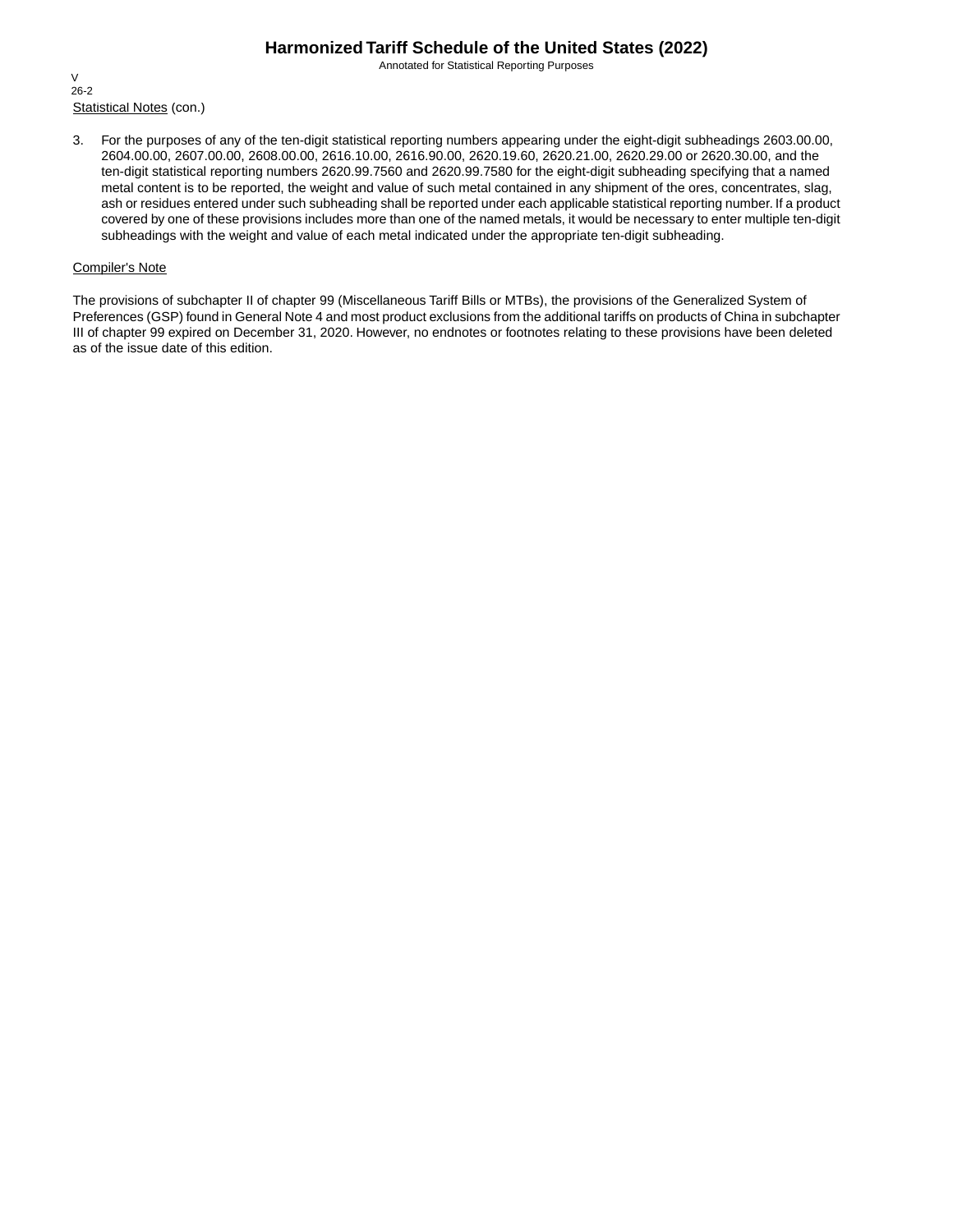Annotated for Statistical Reporting Purposes

| Heading/           | Stat.          |                                                                                                                                                                                  | Unit                 |                            | Rates of Duty                                                                            |                                                                                      |
|--------------------|----------------|----------------------------------------------------------------------------------------------------------------------------------------------------------------------------------|----------------------|----------------------------|------------------------------------------------------------------------------------------|--------------------------------------------------------------------------------------|
| Subheading         | Suf-<br>fix    | <b>Article Description</b>                                                                                                                                                       | of<br>Quantity       | General                    | Special                                                                                  | $\overline{2}$                                                                       |
| 2601<br>2601.11.00 | 30             | Iron ores and concentrates, including roasted iron pyrites:<br>Iron ores and concentrates, other than roasted iron pyrites:                                                      |                      |                            |                                                                                          | Free                                                                                 |
|                    | 60             | Ores:                                                                                                                                                                            |                      |                            |                                                                                          |                                                                                      |
| 2601.12.00         | 90<br>30       |                                                                                                                                                                                  |                      |                            |                                                                                          | Free                                                                                 |
| 2601.20.00 00      | 60<br>90       |                                                                                                                                                                                  |                      |                            |                                                                                          | Free                                                                                 |
| 2602.00.00         |                | Manganese ores and concentrates, including ferruginous<br>manganese ores and concentrates with a manganese content<br>of 20 percent or more, calculated on the dry weight   Free |                      |                            |                                                                                          | 2.2¢/kg on                                                                           |
|                    | 40             | Containing less than 47 percent by weight of                                                                                                                                     | kg                   |                            |                                                                                          | manganese<br>content                                                                 |
|                    | 60             | Containing 47 percent or more by weight of manganese                                                                                                                             | Mn kg<br>kg<br>Mn kg |                            |                                                                                          |                                                                                      |
| 2603.00.00         |                |                                                                                                                                                                                  |                      | 1.7¢/kg on lead<br>content | Free (A, AU, BH, CL, 8.8¢/kg on<br>CO, D, E, IL, JO,<br>KR, MA, OM, P,<br>PA, PE, S, SG) | copper<br>$content +$<br>$3.3¢/kg$ on<br>lead content<br>+3.7¢/kg on<br>zinc content |
|                    | 10             |                                                                                                                                                                                  |                      |                            |                                                                                          |                                                                                      |
|                    | 20             |                                                                                                                                                                                  |                      |                            |                                                                                          |                                                                                      |
|                    | 30             |                                                                                                                                                                                  |                      |                            |                                                                                          |                                                                                      |
|                    | 40             |                                                                                                                                                                                  |                      |                            |                                                                                          |                                                                                      |
|                    | 50             |                                                                                                                                                                                  |                      |                            |                                                                                          |                                                                                      |
| 2604.00.00         |                |                                                                                                                                                                                  |                      |                            |                                                                                          |                                                                                      |
|                    | 40             |                                                                                                                                                                                  |                      |                            |                                                                                          | Free                                                                                 |
|                    | 80             |                                                                                                                                                                                  |                      |                            |                                                                                          |                                                                                      |
|                    |                |                                                                                                                                                                                  | Co kg                |                            |                                                                                          | Free                                                                                 |
| 2606.00.00         | 30<br>60<br>90 | Bauxite, calcined:                                                                                                                                                               |                      | <b>IFree</b>               |                                                                                          | \$1/t                                                                                |
|                    |                |                                                                                                                                                                                  |                      |                            |                                                                                          |                                                                                      |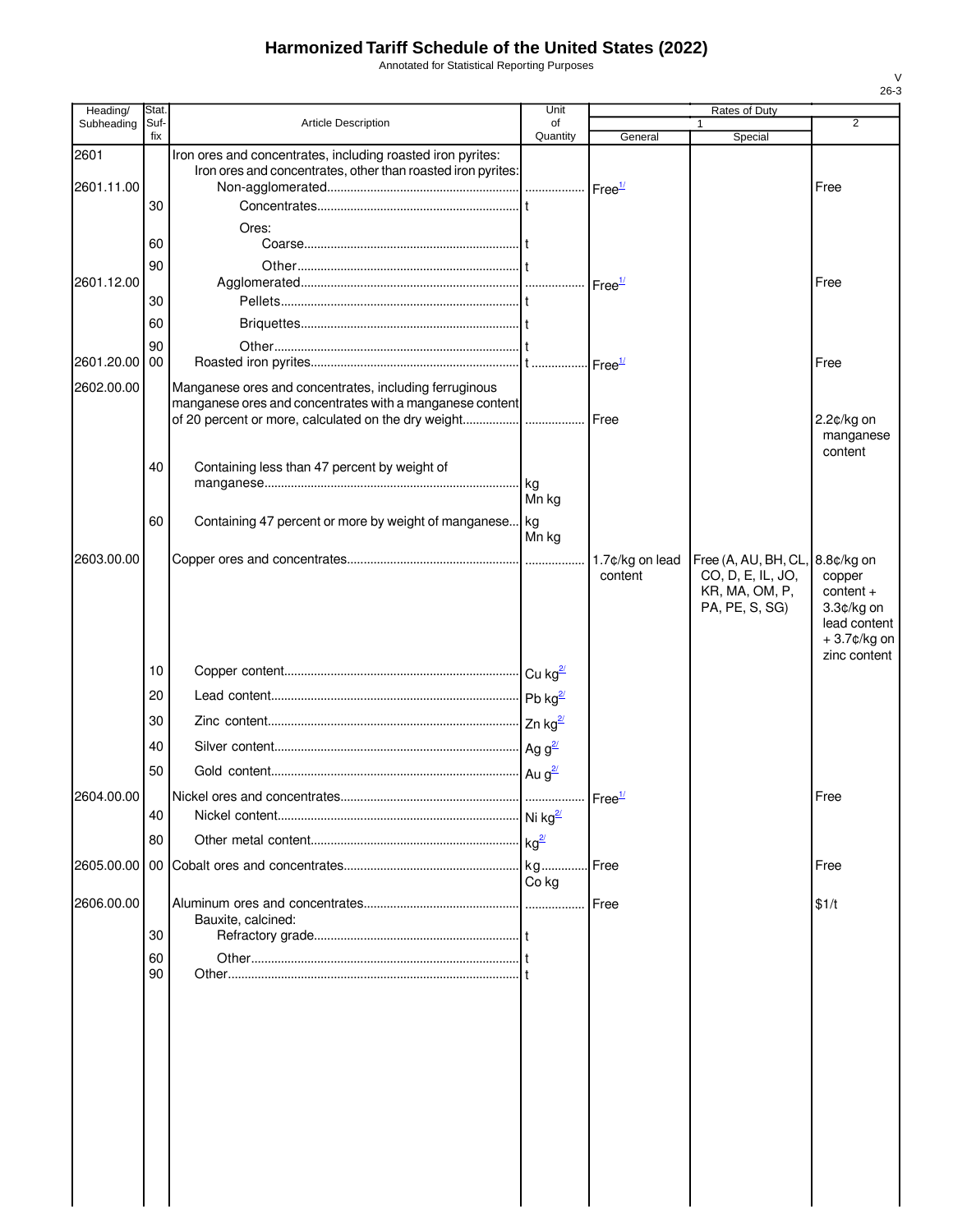Annotated for Statistical Reporting Purposes

| ۰. |  |
|----|--|

| Heading/      | Stat.       |                                                                                                                                 | Unit           |                                          | Rates of Duty                                                                  |                                                                                                  |
|---------------|-------------|---------------------------------------------------------------------------------------------------------------------------------|----------------|------------------------------------------|--------------------------------------------------------------------------------|--------------------------------------------------------------------------------------------------|
| Subheading    | Suf-<br>fix | <b>Article Description</b>                                                                                                      | of<br>Quantity | General                                  | Special                                                                        | $\overline{2}$                                                                                   |
| 2607.00.00    |             |                                                                                                                                 |                | 1.1¢/kg on lead<br>content $\frac{1}{2}$ | Free (A, AU, BH, CL,<br>CO, D, E, IL, JO,<br>KR, MA, OM, P,<br>PA, PE, S, SG)  | 8.8¢/kg on<br>copper<br>$content +$<br>3.3¢/kg on<br>lead content<br>+3.7¢/kg on                 |
|               | 10          |                                                                                                                                 |                |                                          |                                                                                | zinc content                                                                                     |
|               | 20          |                                                                                                                                 |                |                                          |                                                                                |                                                                                                  |
|               | 30          |                                                                                                                                 |                |                                          |                                                                                |                                                                                                  |
|               | 40          |                                                                                                                                 |                |                                          |                                                                                |                                                                                                  |
|               | 50          |                                                                                                                                 |                |                                          |                                                                                |                                                                                                  |
| 2608.00.00    |             |                                                                                                                                 |                | Free                                     |                                                                                | 8.8¢/kg on<br>copper<br>$content +$<br>3.3¢/kg on<br>lead content<br>+3.7¢/kg on<br>zinc content |
|               | 10          |                                                                                                                                 |                |                                          |                                                                                |                                                                                                  |
|               | 20          |                                                                                                                                 |                |                                          |                                                                                |                                                                                                  |
|               | 30          |                                                                                                                                 |                |                                          |                                                                                |                                                                                                  |
|               | 40          |                                                                                                                                 |                |                                          |                                                                                |                                                                                                  |
|               | 50          |                                                                                                                                 |                |                                          |                                                                                |                                                                                                  |
| 2609.00.00    | 00          |                                                                                                                                 | Sn t           | Free                                     |                                                                                | Free                                                                                             |
| 2610.00.00    | 20          | Having a chromium content equivalent to not more than                                                                           | $Cr2O3$ t      |                                          |                                                                                | Free                                                                                             |
|               | 40          | Having a chromium content equivalent to more than 40<br>percent but less than 46 percent chromic oxide $(Cr_2O_3)$ <sub>1</sub> | $Cr2O3$ t      |                                          |                                                                                |                                                                                                  |
|               | 60          | Having a chromium content equivalent to 46 percent or                                                                           | $Cr_2O_3$ t    |                                          |                                                                                |                                                                                                  |
| 2611.00       |             | Tungsten ores and concentrates:                                                                                                 |                |                                          |                                                                                |                                                                                                  |
| 2611.00.30 00 |             |                                                                                                                                 | kg<br>W kg     | l Free                                   |                                                                                | \$1.10/kg on<br>tungsten<br>content                                                              |
| 2611.00.60 00 |             |                                                                                                                                 | kg<br>W kg     | 37.5¢/kg on<br>tungsten<br>content       | Free (A*, AU, BH,<br>CL, CO, D, E, IL,<br>JO, KR, MA, OM,<br>P, PA, PE, S, SG) | \$1.10/kg on<br>tungsten<br>content                                                              |
| 2612          |             | Uranium or thorium ores and concentrates:                                                                                       |                |                                          |                                                                                |                                                                                                  |
| 2612.10.00 00 |             |                                                                                                                                 |                |                                          |                                                                                | Free                                                                                             |
| 2612.20.00 00 |             |                                                                                                                                 |                |                                          |                                                                                | Free                                                                                             |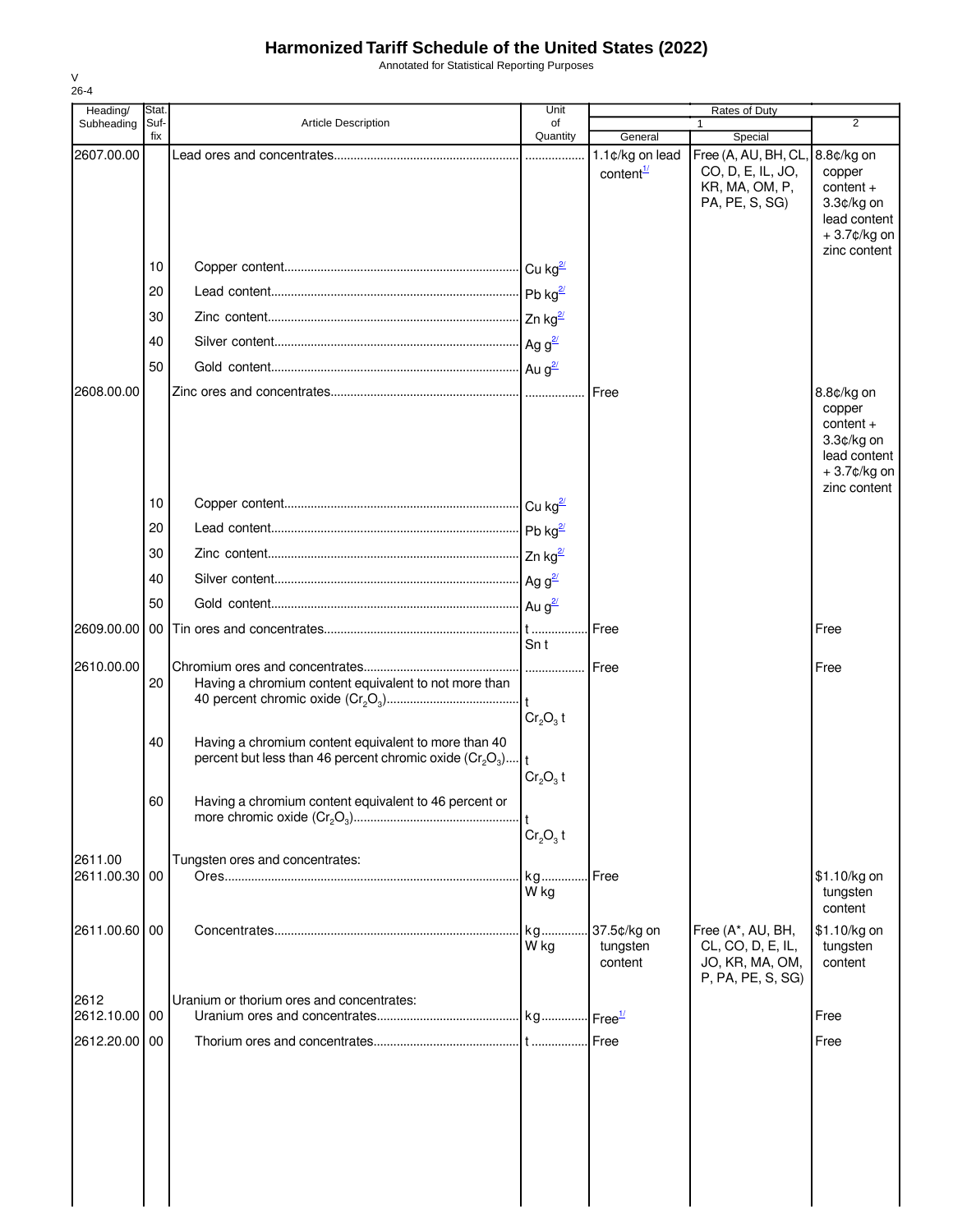Annotated for Statistical Reporting Purposes

| Heading/      | Stat.       |                                                           |                | Unit             |                   | Rates of Duty |  |
|---------------|-------------|-----------------------------------------------------------|----------------|------------------|-------------------|---------------|--|
| Subheading    | Suf-<br>fix | <b>Article Description</b>                                | of<br>Quantity | General          | 1<br>Special      | 2             |  |
| 2613          |             | Molybdenum ores and concentrates:                         |                |                  |                   |               |  |
| 2613.10.00 00 |             |                                                           | kg             | 12.8¢/kg on      | Free (A+, AU, BH, | \$1.10/kg on  |  |
|               |             |                                                           | Mo kg          | molybdenum       | CL, CO, D, E, IL, | molybdenum    |  |
|               |             |                                                           |                | content $+1.8\%$ | JO, KR, MA, OM,   | $content +$   |  |
|               |             |                                                           |                |                  | P, PA, PE, S, SG) | 15%           |  |
| 2613.90.00    | 00          |                                                           | kg             | 17.8¢/kg on      | Free (A+, AU, BH, | 77.2¢/kg on   |  |
|               |             |                                                           | Mo kg          | molybdenum       | CL, CO, D, E, IL, | molybdenum    |  |
|               |             |                                                           |                | content          | JO, KR, MA, OM,   | content       |  |
|               |             |                                                           |                |                  | P, PA, PE, S, SG) |               |  |
| 2614.00       |             | Titanium ores and concentrates:                           |                |                  |                   |               |  |
| 2614.00.30    | 00          |                                                           |                |                  |                   | 30%           |  |
| 2614.00.60    |             |                                                           |                |                  |                   | Free          |  |
|               |             |                                                           |                |                  |                   |               |  |
|               | 20          |                                                           |                |                  |                   |               |  |
|               | 40          |                                                           |                |                  |                   |               |  |
| 2615          |             | Niobium (columbium), tantalum, vanadium or zirconium ores |                |                  |                   |               |  |
|               |             | and concentrates:                                         |                |                  |                   |               |  |
| 2615.10.00    | 00          |                                                           |                |                  |                   | Free          |  |
| 2615.90       |             | Other:                                                    |                |                  |                   |               |  |
| 2615.90.30 00 |             | Synthetic tantalum-niobium (columbium)                    |                |                  |                   |               |  |
|               |             |                                                           |                |                  |                   | 30%           |  |
|               |             |                                                           |                |                  |                   |               |  |
| 2615.90.60    |             |                                                           |                |                  |                   | Free          |  |
|               | 30          | Niobium (columbium) ores and concentrates kg              |                |                  |                   |               |  |
|               | 60          |                                                           |                |                  |                   |               |  |
|               | 90          |                                                           |                |                  |                   |               |  |
|               |             |                                                           | $V_2O_5$ kg    |                  |                   |               |  |
|               |             |                                                           |                |                  |                   |               |  |
|               |             |                                                           |                |                  |                   |               |  |
|               |             |                                                           |                |                  |                   |               |  |
|               |             |                                                           |                |                  |                   |               |  |
|               |             |                                                           |                |                  |                   |               |  |
|               |             |                                                           |                |                  |                   |               |  |
|               |             |                                                           |                |                  |                   |               |  |
|               |             |                                                           |                |                  |                   |               |  |
|               |             |                                                           |                |                  |                   |               |  |
|               |             |                                                           |                |                  |                   |               |  |
|               |             |                                                           |                |                  |                   |               |  |
|               |             |                                                           |                |                  |                   |               |  |
|               |             |                                                           |                |                  |                   |               |  |
|               |             |                                                           |                |                  |                   |               |  |
|               |             |                                                           |                |                  |                   |               |  |
|               |             |                                                           |                |                  |                   |               |  |
|               |             |                                                           |                |                  |                   |               |  |
|               |             |                                                           |                |                  |                   |               |  |
|               |             |                                                           |                |                  |                   |               |  |
|               |             |                                                           |                |                  |                   |               |  |
|               |             |                                                           |                |                  |                   |               |  |
|               |             |                                                           |                |                  |                   |               |  |
|               |             |                                                           |                |                  |                   |               |  |
|               |             |                                                           |                |                  |                   |               |  |
|               |             |                                                           |                |                  |                   |               |  |
|               |             |                                                           |                |                  |                   |               |  |
|               |             |                                                           |                |                  |                   |               |  |
|               |             |                                                           |                |                  |                   |               |  |
|               |             |                                                           |                |                  |                   |               |  |
|               |             |                                                           |                |                  |                   |               |  |
|               |             |                                                           |                |                  |                   |               |  |
|               |             |                                                           |                |                  |                   |               |  |
|               |             |                                                           |                |                  |                   |               |  |
|               |             |                                                           |                |                  |                   |               |  |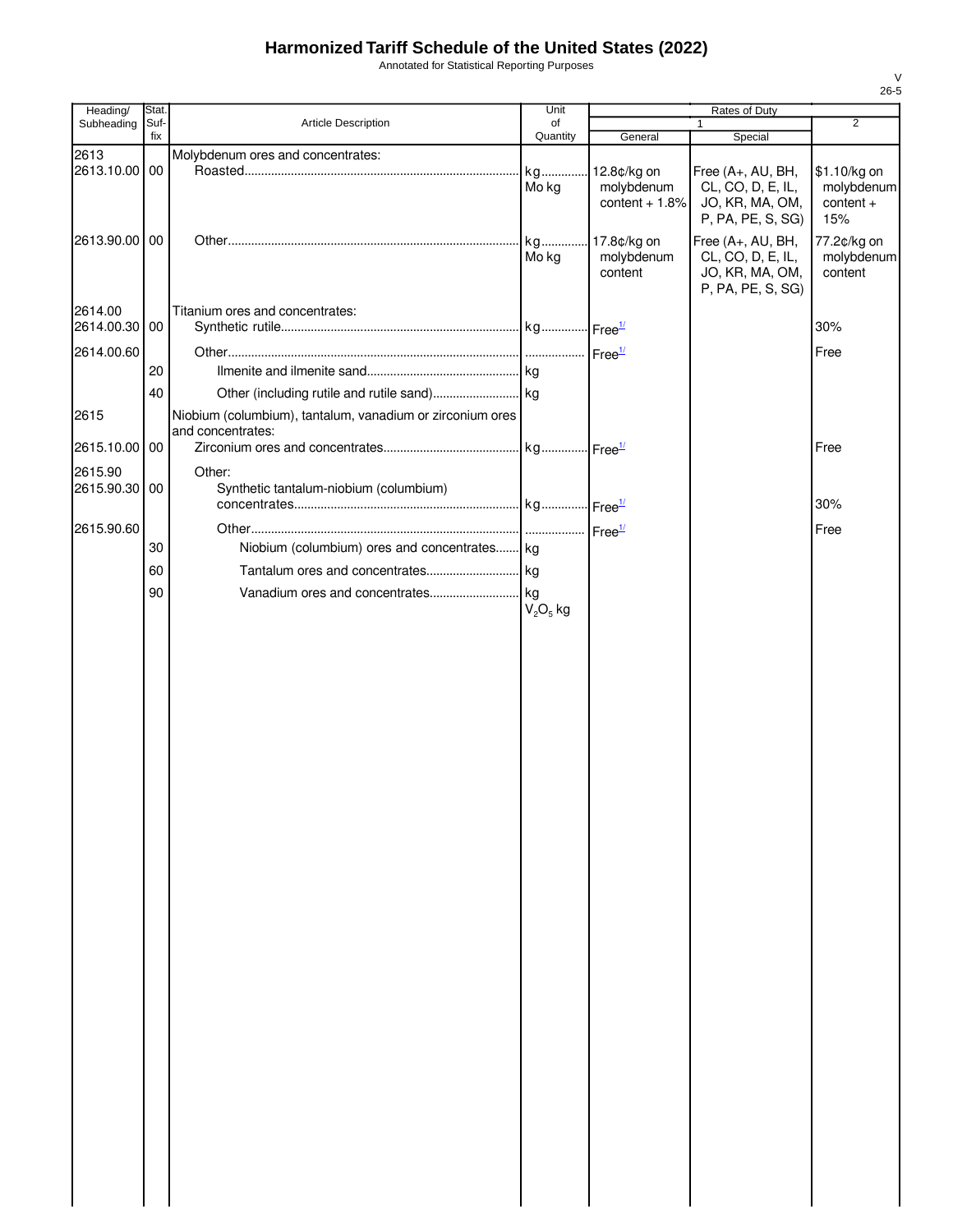Annotated for Statistical Reporting Purposes

| Heading/           | Stat.           |                                                                                                              | Unit                 | Rates of Duty                            |                                                                                |                                                                                                     |
|--------------------|-----------------|--------------------------------------------------------------------------------------------------------------|----------------------|------------------------------------------|--------------------------------------------------------------------------------|-----------------------------------------------------------------------------------------------------|
| Subheading         | Suf-<br>fix     | <b>Article Description</b>                                                                                   | of<br>Quantity       | General                                  | 1<br>Special                                                                   | 2                                                                                                   |
| 2616<br>2616.10.00 |                 | Precious metal ores and concentrates:                                                                        |                      | 0.8¢/kg on lead<br>content <sup>1/</sup> | Free (A+, AU, BH,<br>CL, CO, D, E, IL,<br>JO, KR, MA, OM,<br>P, PA, PE, S, SG) | 8.8¢/kg on<br>copper<br>content +<br>$3.3¢/kg$ on<br>lead content<br>+3.7¢/kg on<br>zinc content    |
|                    | 10              |                                                                                                              | Cu kg $\frac{2l}{2}$ |                                          |                                                                                |                                                                                                     |
|                    | 20              |                                                                                                              |                      |                                          |                                                                                |                                                                                                     |
|                    | 30              |                                                                                                              |                      |                                          |                                                                                |                                                                                                     |
|                    | 40              |                                                                                                              |                      |                                          |                                                                                |                                                                                                     |
|                    | 80              |                                                                                                              |                      |                                          |                                                                                |                                                                                                     |
| 2616.90.00         |                 |                                                                                                              |                      | 1.7¢/kg on lead<br>content $\frac{1}{2}$ | Free (A+, AU, BH,<br>CL, CO, D, E, IL,<br>JO, KR, MA, OM,<br>P, PA, PE, S, SG) | 8.8¢/kg on<br>copper<br>$content +$<br>3.3¢/kg on<br>lead content<br>$+3.7$ ¢/kg on<br>zinc content |
|                    | 10              |                                                                                                              |                      |                                          |                                                                                |                                                                                                     |
|                    | 20              |                                                                                                              |                      |                                          |                                                                                |                                                                                                     |
|                    | 30              |                                                                                                              |                      |                                          |                                                                                |                                                                                                     |
|                    | 40              |                                                                                                              |                      |                                          |                                                                                |                                                                                                     |
|                    | 50              |                                                                                                              | $q^{\underline{2}/}$ |                                          |                                                                                |                                                                                                     |
| 2617               |                 | Other ores and concentrates:                                                                                 |                      |                                          |                                                                                |                                                                                                     |
| 2617.10.00         | 00              |                                                                                                              |                      |                                          |                                                                                | Free                                                                                                |
|                    |                 |                                                                                                              | Sb kg                |                                          |                                                                                |                                                                                                     |
| 2617.90.00         | 30              |                                                                                                              |                      | Free <sup>1/</sup>                       |                                                                                | Free                                                                                                |
|                    | 60              |                                                                                                              |                      |                                          |                                                                                |                                                                                                     |
| 2618.00.00         | 00 <sub>1</sub> | Granulated slag (slag sand) from the manufacture of iron or                                                  |                      |                                          |                                                                                |                                                                                                     |
|                    |                 |                                                                                                              |                      | Free <sup>1/</sup>                       |                                                                                | 10%                                                                                                 |
| 2619.00            |                 | Slag, dross (other than granulated slag), scalings and other<br>waste from the manufacture of iron or steel: |                      |                                          |                                                                                |                                                                                                     |
| 2619.00.30 00      |                 |                                                                                                              |                      |                                          |                                                                                | 73.8¢/t                                                                                             |
| 2619.00.90 00      |                 |                                                                                                              |                      |                                          |                                                                                | Free                                                                                                |
|                    |                 |                                                                                                              |                      |                                          |                                                                                |                                                                                                     |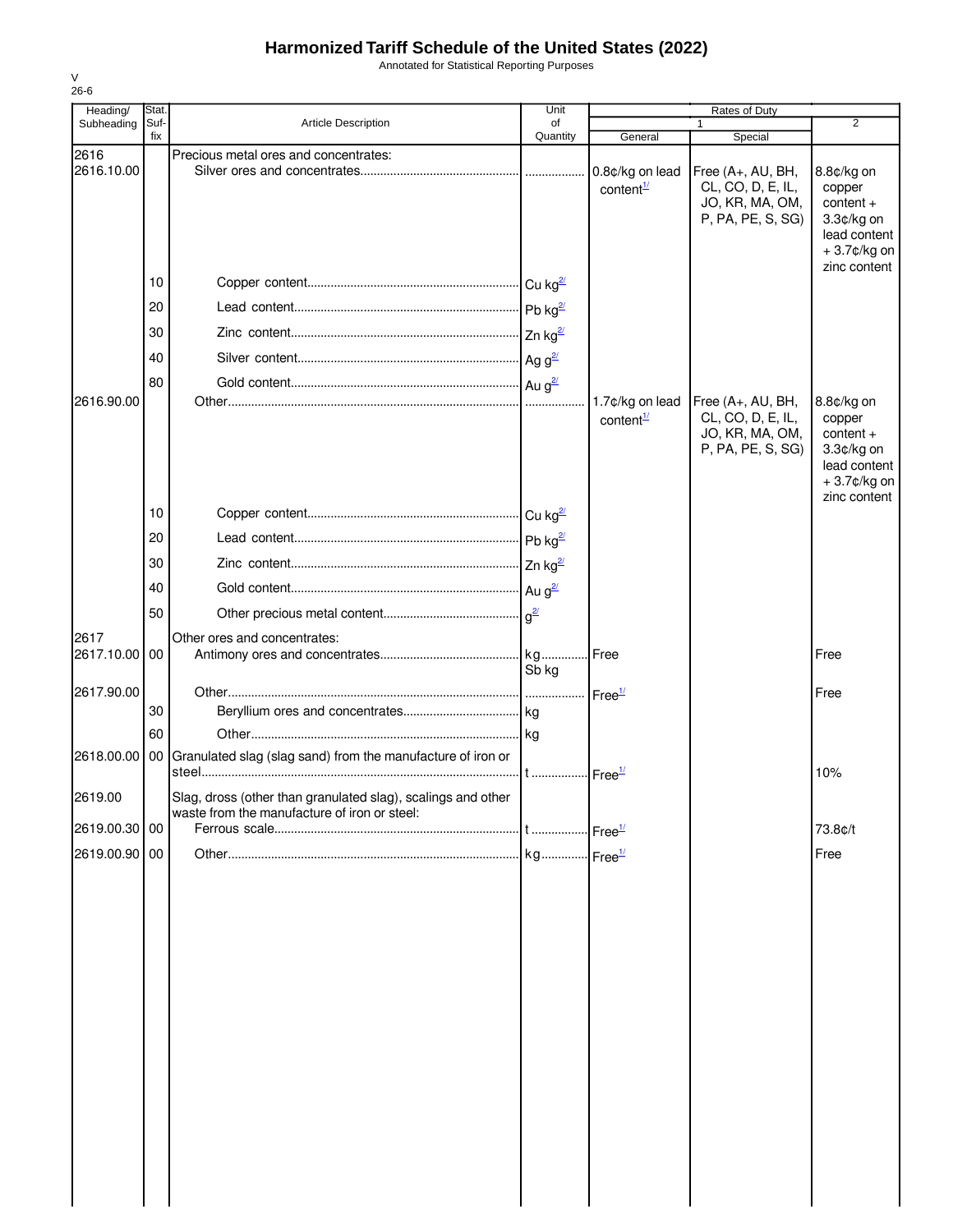Annotated for Statistical Reporting Purposes

| Heading/                 | Stat.       |                                                                                                                              | Unit           |                                                                              | Rates of Duty                                                                 |                                                                                                  |
|--------------------------|-------------|------------------------------------------------------------------------------------------------------------------------------|----------------|------------------------------------------------------------------------------|-------------------------------------------------------------------------------|--------------------------------------------------------------------------------------------------|
| Subheading               | Suf-<br>fix | <b>Article Description</b>                                                                                                   | of<br>Quantity | General                                                                      | 1<br>Special                                                                  | 2                                                                                                |
| 2620                     |             | Slag, ash and residues (other than from the manufacture of<br>iron or steel), containing arsenic, metals or their compounds: |                |                                                                              |                                                                               |                                                                                                  |
| 2620.11.00 00            |             | Containing mainly zinc:                                                                                                      |                |                                                                              |                                                                               | 5%                                                                                               |
| 2620.19<br>2620.19.30 00 |             | Other:                                                                                                                       | Zn kg          |                                                                              |                                                                               | 3.3¢/kg                                                                                          |
| 2620.19.60               |             |                                                                                                                              |                | 0.7¢/kg on<br>copper content<br>$+0.7$ ¢/kg on<br>lead content $\frac{1}{2}$ | Free (A, AU, BH, CL,<br>CO, D, E, IL, JO,<br>KR, MA, OM, P,<br>PA, PE, S, SG) | 8.8¢/kg on<br>copper<br>$content +$<br>3.3¢/kg on<br>lead content<br>+3.7¢/kg on                 |
|                          | 10          |                                                                                                                              |                |                                                                              |                                                                               | zinc content                                                                                     |
|                          | 20          |                                                                                                                              |                |                                                                              |                                                                               |                                                                                                  |
|                          | 30          |                                                                                                                              |                |                                                                              |                                                                               |                                                                                                  |
|                          | 40          |                                                                                                                              |                |                                                                              |                                                                               |                                                                                                  |
|                          | 50          |                                                                                                                              |                |                                                                              |                                                                               |                                                                                                  |
|                          |             | Containing mainly lead:                                                                                                      |                |                                                                              |                                                                               |                                                                                                  |
| 2620.21.00               |             | Leaded gasoline sludges and leaded anti-knock                                                                                |                |                                                                              |                                                                               | 8.8¢/kg on                                                                                       |
|                          |             |                                                                                                                              |                |                                                                              |                                                                               | copper<br>$content +$<br>3.3¢/kg on<br>lead content<br>$+3.7$ ¢/kg on<br>zinc content            |
|                          | 10          |                                                                                                                              |                |                                                                              |                                                                               |                                                                                                  |
|                          | 20          |                                                                                                                              |                |                                                                              |                                                                               |                                                                                                  |
|                          | 30          |                                                                                                                              |                |                                                                              |                                                                               |                                                                                                  |
|                          | 40          |                                                                                                                              |                |                                                                              |                                                                               |                                                                                                  |
|                          | 50          |                                                                                                                              |                |                                                                              |                                                                               |                                                                                                  |
| 2620.29.00               |             |                                                                                                                              |                | $\mathsf{Free}^{\mathcal{U}}$                                                |                                                                               | 8.8¢/kg on<br>copper<br>$content +$<br>3.3¢/kg on<br>lead content<br>+3.7¢/kg on<br>zinc content |
|                          | 10          |                                                                                                                              |                |                                                                              |                                                                               |                                                                                                  |
|                          | 20          |                                                                                                                              |                |                                                                              |                                                                               |                                                                                                  |
|                          | 30          |                                                                                                                              |                |                                                                              |                                                                               |                                                                                                  |
|                          | 40          |                                                                                                                              |                |                                                                              |                                                                               |                                                                                                  |
|                          | 50          |                                                                                                                              |                |                                                                              |                                                                               |                                                                                                  |
|                          |             |                                                                                                                              |                |                                                                              |                                                                               |                                                                                                  |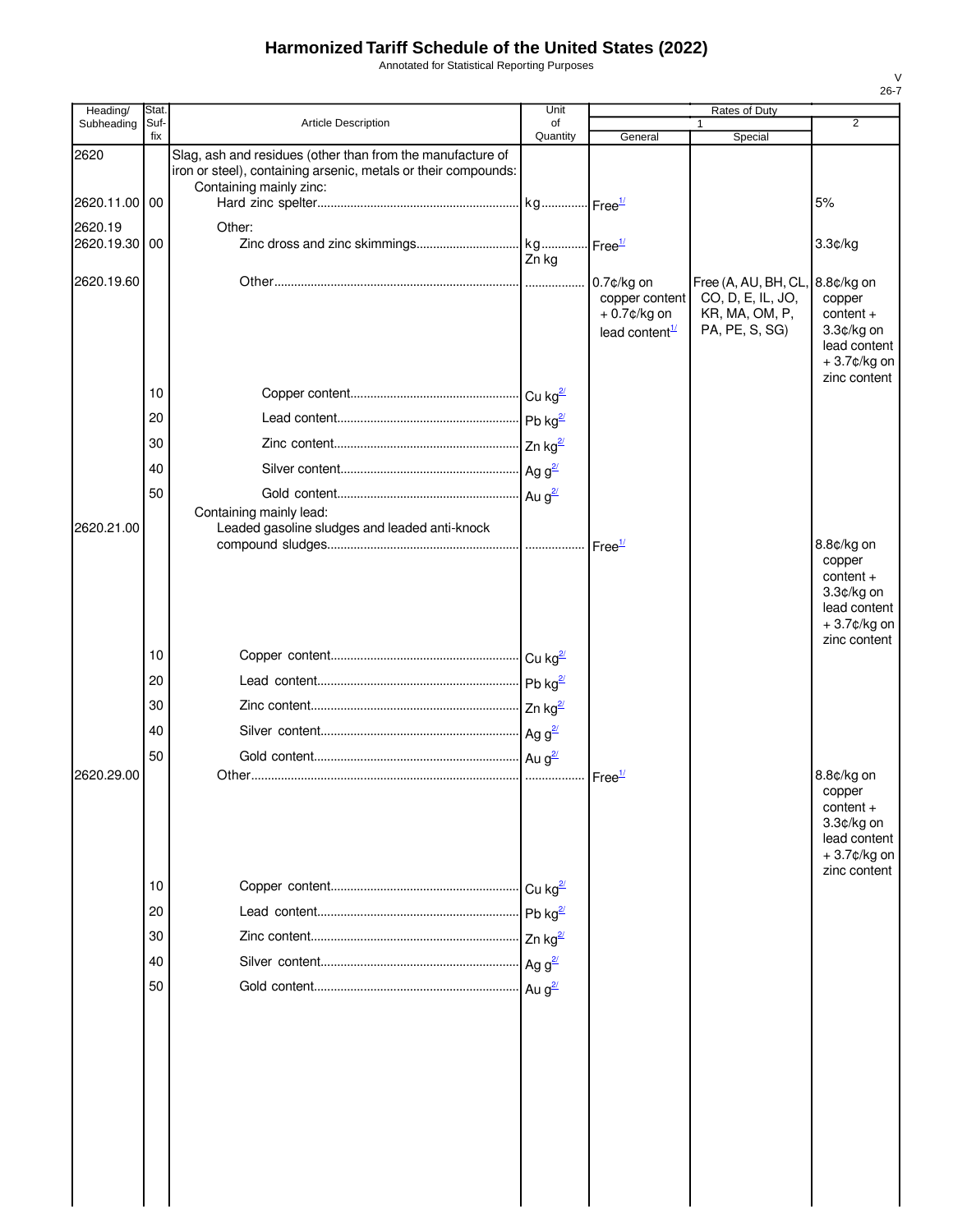Annotated for Statistical Reporting Purposes

| Heading/    | Stat.       |                                                                                                                                                                                | Unit           | Rates of Duty |                                                                                |                                                                                  |
|-------------|-------------|--------------------------------------------------------------------------------------------------------------------------------------------------------------------------------|----------------|---------------|--------------------------------------------------------------------------------|----------------------------------------------------------------------------------|
| Subheading  | Suf-<br>fix | Article Description                                                                                                                                                            | of<br>Quantity | General       | 1<br>Special                                                                   | $\overline{2}$                                                                   |
| 2620 (con.) |             | Slag, ash and residues (other than from the manufacture of<br>iron or steel), containing arsenic, metals or their compounds:                                                   |                |               |                                                                                |                                                                                  |
| 2620.30.00  |             | (con.)                                                                                                                                                                         |                |               |                                                                                | 8.8¢/kg on<br>copper<br>$content +$<br>3.3¢/kg on<br>lead content<br>+3.7¢/kg on |
|             | 10          |                                                                                                                                                                                |                |               |                                                                                | zinc content                                                                     |
|             | 20          |                                                                                                                                                                                |                |               |                                                                                |                                                                                  |
|             | 30          |                                                                                                                                                                                |                |               |                                                                                |                                                                                  |
|             | 40          |                                                                                                                                                                                |                |               |                                                                                |                                                                                  |
|             | 50          |                                                                                                                                                                                |                |               |                                                                                |                                                                                  |
| 2620.40.00  | 30          |                                                                                                                                                                                | $V_2O_5$ kg    | Free          |                                                                                | Free                                                                             |
| 2620.60     | 60          | Containing arsenic, mercury, thallium or their mixtures, of<br>a kind used for the extraction of arsenic or those metalsor<br>for the manufacture of their chemical compounds: |                |               |                                                                                |                                                                                  |
| 2620.60.10  | 00          | Of a kind used only for the extraction of arsenic or the                                                                                                                       |                |               | Free (A+, AU, BH,<br>CL, CO, D, E, IL,<br>JO, KR, MA, OM,<br>P, PA, PE, S, SG) | 25%                                                                              |
| 2620.60.90  | 00          |                                                                                                                                                                                |                |               |                                                                                | 30%                                                                              |
|             |             |                                                                                                                                                                                |                |               |                                                                                |                                                                                  |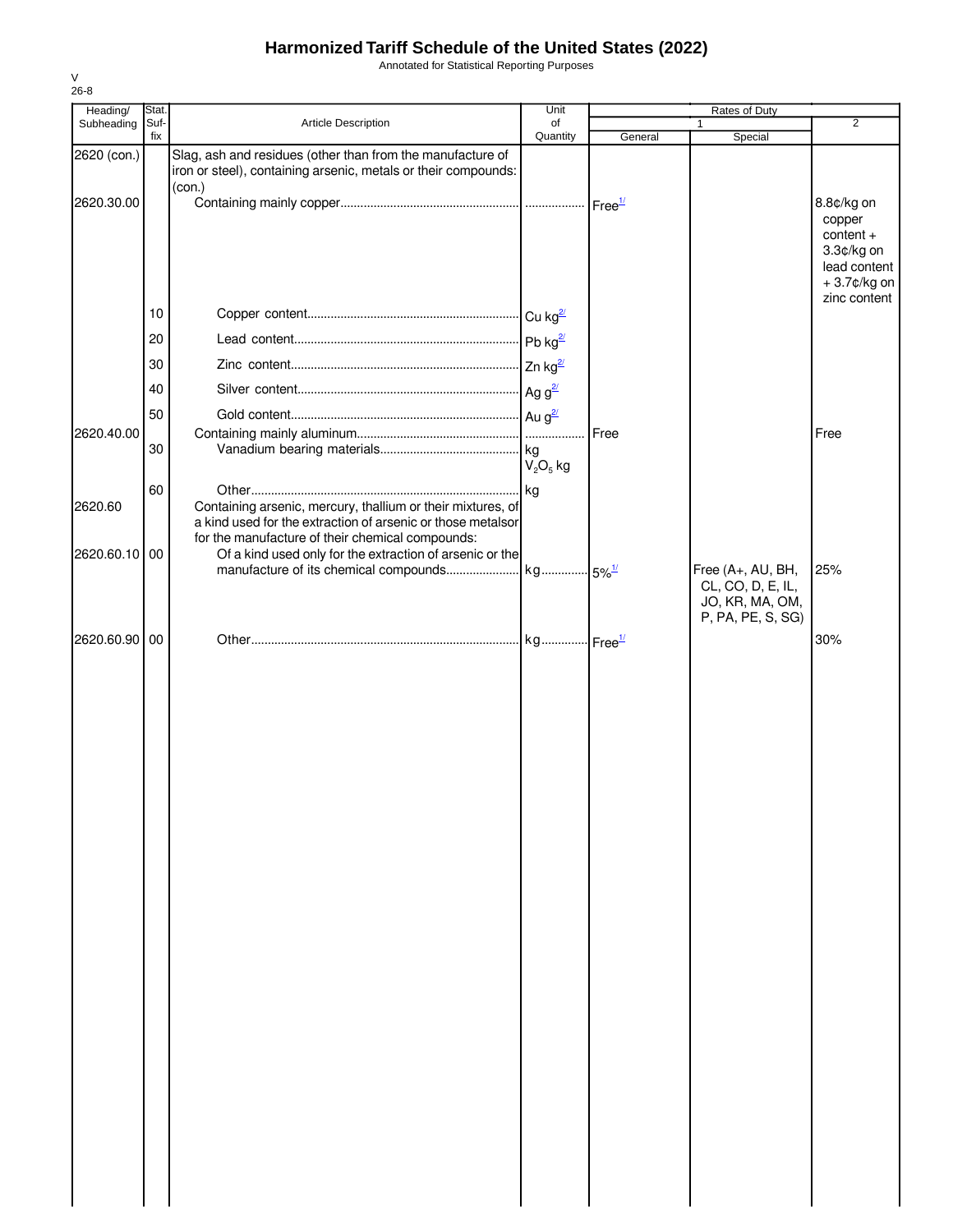Annotated for Statistical Reporting Purposes

| Heading/              | Stat. |                                                                                                                                                                        | Unit                                 |                                                                    | Rates of Duty                                                                              |                                |
|-----------------------|-------|------------------------------------------------------------------------------------------------------------------------------------------------------------------------|--------------------------------------|--------------------------------------------------------------------|--------------------------------------------------------------------------------------------|--------------------------------|
| Subheading            | Suf-  | Article Description                                                                                                                                                    | of                                   |                                                                    |                                                                                            | $\overline{2}$                 |
| 2620 (con.)           | fix   | Slag, ash and residues (other than from the manufacture of<br>iron or steel), containing arsenic, metals or their compounds:<br>(con.)                                 | Quantity                             | General                                                            | Special                                                                                    |                                |
| 2620.91.00 00         |       | Other:<br>Containing antimony, beryllium, cadmium, chromium                                                                                                            | kg Free <sup>1/</sup>                |                                                                    |                                                                                            | 30%                            |
| 2620.99<br>2620.99.10 | 00    | Other:                                                                                                                                                                 | kg Free <sup>1/</sup><br>$V_2O_5$ kg |                                                                    |                                                                                            | Free                           |
| 2620.99.20 00         |       |                                                                                                                                                                        | W kg                                 | kg 17.6¢/kg on<br>tungsten<br>$content +$<br>$3.8\%$ <sup>1/</sup> | Free (A, AU, BH, CL, \$1.32/kg on<br>CO, D, E, IL, JO,<br>KR, MA, OM, P,<br>PA, PE, S, SG) | tungsten<br>$content +$<br>40% |
| 2620.99.30            | 00    | Materials not provided for elsewhere in this<br>heading containing by weight over 10 percent                                                                           | kg Free <sup>1/</sup>                |                                                                    |                                                                                            | Free                           |
| 2620.99.50            | 00    | Slag containing by weight over 40 percent titanium,<br>and which if containing over 2 percent by weight<br>of copper, lead, or zinc is not to be treated for the       | Ni kg                                |                                                                    |                                                                                            |                                |
| 2620.99.75            |       | Other materials which are residues not advanced                                                                                                                        |                                      |                                                                    |                                                                                            | Free                           |
|                       |       | in value or condition by any means, and which if<br>containing over 2 percent by weight of copper, lead<br>or zinc are not to be treated for the recovery              |                                      | Free <sup>1/</sup>                                                 |                                                                                            | Free                           |
|                       | 20    |                                                                                                                                                                        | $V_2O_5$ kg                          |                                                                    |                                                                                            |                                |
|                       | 60    | Other materials containing silver Au a <sup>2/</sup>                                                                                                                   |                                      |                                                                    |                                                                                            |                                |
|                       | 80    | Other materials containing gold Au g <sup>2/</sup>                                                                                                                     |                                      |                                                                    |                                                                                            |                                |
|                       | 90    | Other materials that do not contain<br>vanadium, silver or gold kg                                                                                                     |                                      |                                                                    |                                                                                            |                                |
| 2620.99.85            | 00    |                                                                                                                                                                        |                                      |                                                                    |                                                                                            | 30%                            |
| 2621<br>2621.10.00 00 |       | Other slag and ash, including seaweed ash (kelp); ash and<br>residues from the incineration of municipal waste:<br>Ash and residues from the incineration of municipal |                                      |                                                                    |                                                                                            |                                |
|                       |       |                                                                                                                                                                        |                                      | . Free <sup>3/</sup>                                               |                                                                                            | Free                           |
| 2621.90.00 00         |       |                                                                                                                                                                        |                                      | $\mathsf{I}$ Free $\frac{1}{2}$                                    |                                                                                            | Free                           |
|                       |       |                                                                                                                                                                        |                                      |                                                                    |                                                                                            |                                |